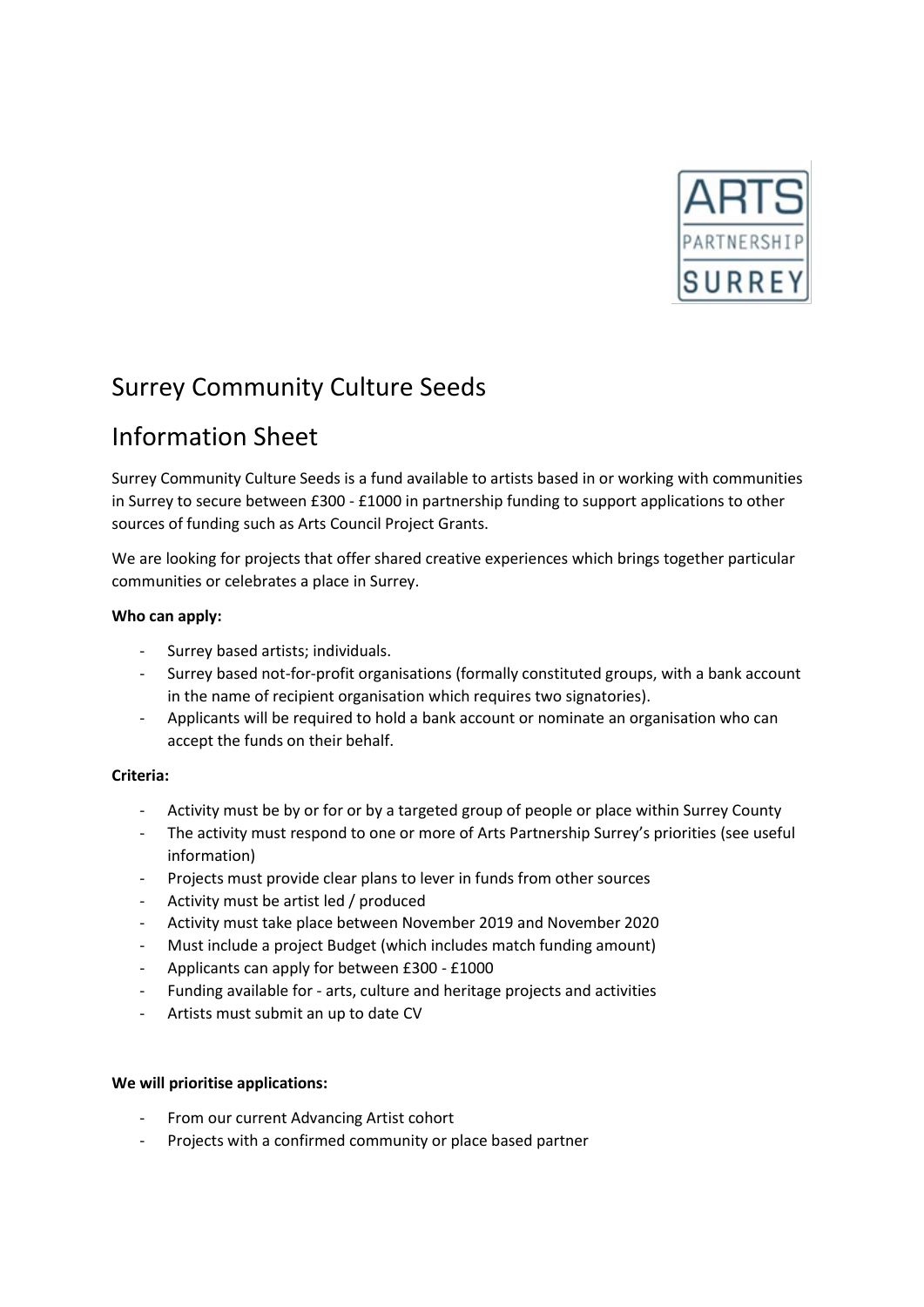- Projects that support people and connect communities in Surrey that lack access to cultural resources and opportunities.
- Activity that benefits communities from/within Arts Partnership Surrey boroughs and districts.

### **Deadline for applications:**

- There will be a rolling deadline, meaning you can apply at anytime up to  $30<sup>th</sup>$  November 2020.
- Project activity must be complete by  $31<sup>st</sup>$  March 2021.

### Useful Information:

### Arts Partnership Surrey

**The Partnership**: Surrey Arts, Surrey County council; Elmbridge Borough Council, Guildford Borough Council, Mole Valley District Council, Surrey Heath Borough Council, Runnymede Borough Council, Spelthorne Borough Council, Waverley Borough Council, Woking Borough Council.

Arts Partnership Surrey is a strategic alliance of nine local councils and trusts working together to shape and deliver a cultural offering for the whole county. We are committed to working in partnership with a wide range of statutory and non-statutory organisations, the voluntary sector, faith groups, charities and many others who share our ambitions to achieve our priorities.

### Arts Partnership Surrey Priorities 2019 – 21:

Our priorities for 2018 - 2022 are:

### **Health & Wellbeing**

We want to work with key partners to develop projects that protect and support mental wellbeing and reduce social isolation for Surrey residents and carers. We will raise the profile of arts in Surrey and how they contribute to health and wellbeing

### **Supporting Surrey-based artists & organisations ensuring creativity thrives.**

Developing opportunities for skill development and encouraging arts practice in social and community settings, particularly with hard to reach groups. Championing contemporary arts practice across art form and promoting excellence

### **Widening Access**

We want to ensure that more people in Surrey access and enjoy high-quality arts provision, with an emphasis on those that often face barriers to accessing the arts such as very young children and their families, older adults, young people from challenging circumstances, people with disabilities and those suffering economic hardship. Advocating the wide-ranging benefits of participating and engaging in the arts

### **Place shaping**

We want to work with communities to create arts activity that celebrates place and addresses local need. Supporting the development of high-quality art in outdoor spaces that engages with people, is free to access for all and that celebrates our unique and beautiful landscape. Supporting high quality art in unusual spaces.